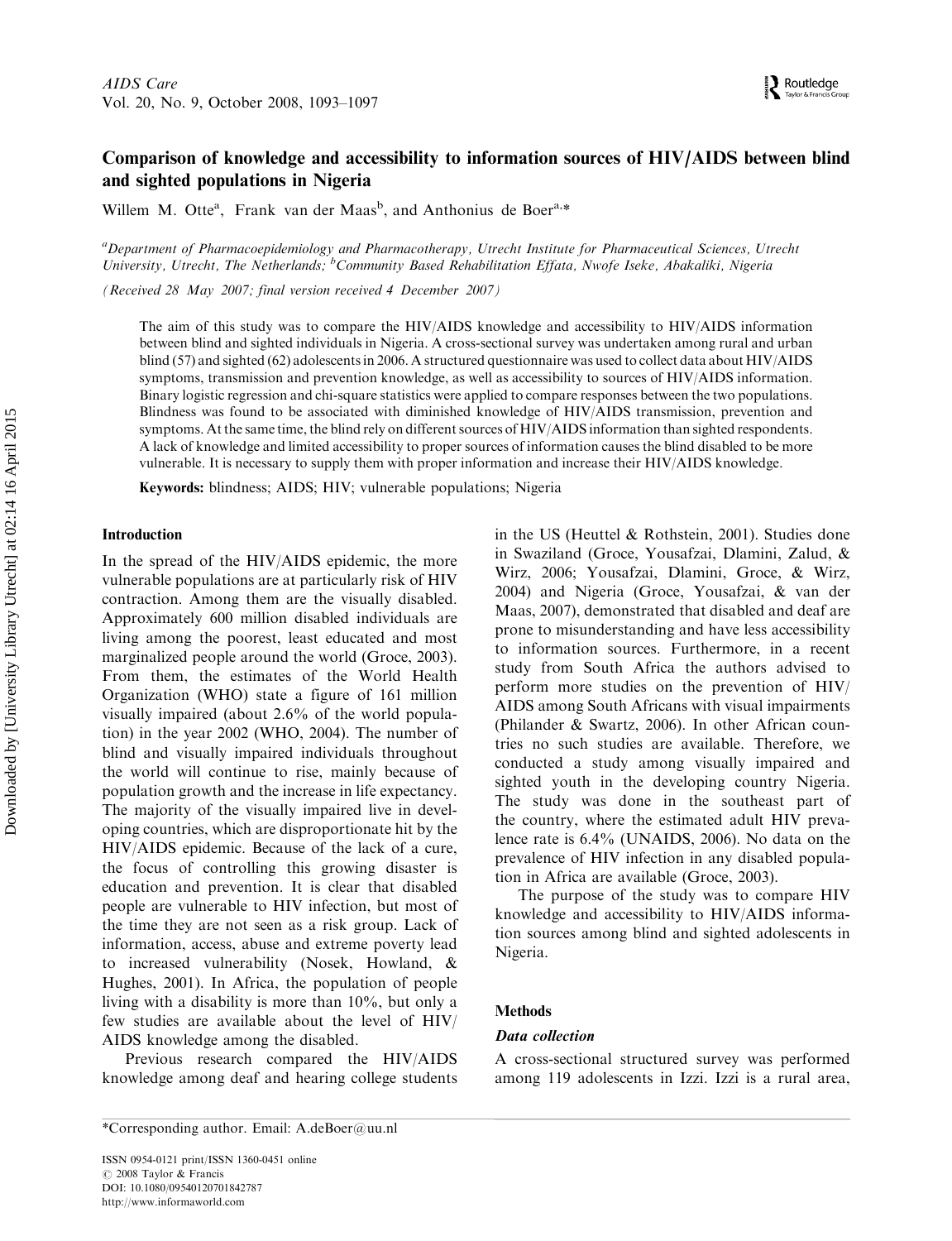about 1940  $km^2$ , located in the northeastern part of Ebonyi State and partly in the bordering southern part of Benue State, in the south east of Nigeria. Because of the relatively large distances between, and bad accessibility to, the many small villages and towns, we choose to restrict our population sample to school communities. Izzi contains primary schools for the blind, but lacks secondary schools accessible for visually impaired people. The average age in the highest class of a primary school for the blind is significantly higher compared to an equal class on a regular primary school. For this reason the survey was conducted among the highest classes of three primary schools of the blind  $(n=57)$  and lowest classes of three regular secondary schools  $(n=62)$ . Schools were selected at random from all available Izzi schools (three out of seven primary blind schools and three out of thirty-five regular secondary schools). Because this was the first study on HIV/AIDS knowledge performed in Nigeria, no sample size calculation could be conducted prior to study start. The sample sizes were chosen to be as large as possible. The questionnaire, containing multiple-choice and open questions, was divided into four main subjects: demography; modes of HIV transmission; modes of HIV prevention; and accessibility to different sources of HIV/AIDS information.

The questions were constructed from two previous HIV/AIDS knowledge studies done in Swaziland (Yousafzai et al., 2004) and Nigeria (Groce et al., 2007). The questions were piloted and then administered by the trained local workers of the non-governmental organization Community Based Rehabilitation Effata. From the six schools, sighted (Ndioke, Onenyim Iseke and Obudu secondary school) and blind (Iboko, Guidiri and Obudu primary school) participants were chosen at random from every third person in the classroom. The sighted individuals completed the questionnaire mostly by themselves. The blind received help from a worker. The workers read the questions and wrote the answers when helping the blind people. Only questions for clarification were allowed to be asked.

All schools have given written or oral consent to take part in the study and also the children had to give oral consent prior to participation.

#### Statistical analysis

Binary logistic regression was used to compare responses and calculate odds ratios (ORs) from the blind and sighted respondents (Statistical Package for Social Sciences (SPSS) version 15.0). The regression

model was also used to adjust, when necessary, for the confounders age, sex and residence. Per confounder, a change of  $>10\%$  in OR was considered as a criteria to include the concerning confounder in the final model. The AIDS-symptoms open-ended question was analyzed by categorizing the mentioned symptoms into the most related answers and tested for significant difference using Chi-square statistics. Due to extremely diverse answers, we did not include the open questions: 'What is the meaning of window period?'; 'What is the meaning of voluntary counselling and testing (VCT)?'; 'What is the meaning of anti-retroviral (ARV)?'; 'How can HIV be transmitted from mother to child?'; and 'What do you think is important for us to know about HIV/AIDS in your community that we have not asked?' in the analysis. The only open question included was: 'What are the symptoms of AIDS?'

Table 1. Demographic data for the participating blind and sighted adolescents  $(n=119)$ .

|               | Sighted          |               | Blind            |               |
|---------------|------------------|---------------|------------------|---------------|
|               | $\boldsymbol{n}$ | $\frac{0}{0}$ | $\boldsymbol{n}$ | $\frac{0}{0}$ |
| Age           |                  |               |                  |               |
| $10-15$ years | 14               | 23.0          | 19               | 33.3          |
| $11-20$ years | 39               | 63.9          | 22               | 38.6          |
| $21-30$ years | 8                | 13.1          | 15               | 26.3          |
| $31-40$ years | $\theta$         | 0.0           | 1                | 1.8           |
| Sex           |                  |               |                  |               |
| Male          | 46               | 75.4          | 39               | 68.4          |
| Female        | 15               | 24.6          | 18               | 31.6          |
| Married       |                  |               |                  |               |
| Yes           | 6                | 9.7           | 3                | 5.3           |
| No            | 56               | 90.3          | 54               | 94.7          |
| Residence     |                  |               |                  |               |
| Urban         | 29               | 46.8          | 21               | 36.8          |
| Rural         | 33               | 53.2          | 36               | 63.2          |
| Village       |                  |               |                  |               |
| Iboko         | $\mathbf{0}$     | 0.0           | 20               | 35.1          |
| Obudu         | 21               | 33.9          | 18               | 31.6          |
| Guidiri       | $\theta$         | 0.0           | 19               | 33.3          |
| Ndioke        | 22               | 35.5          | $\theta$         | 0.0           |
| Onenyim Iseke | 19               | 30.6          | $\theta$         | 0.0           |
| Denomination  |                  |               |                  |               |
| Christian     | 61               | 98.4          | 56               | 98.2          |
| Muslim        | 1                | 1.6           | 1                | 1.8           |
| Read/write    |                  |               |                  |               |
| Yes           | 60               | 96.8          | 56               | 98.2          |
| No            | $\overline{2}$   | 3.2           | 1                | 1.8           |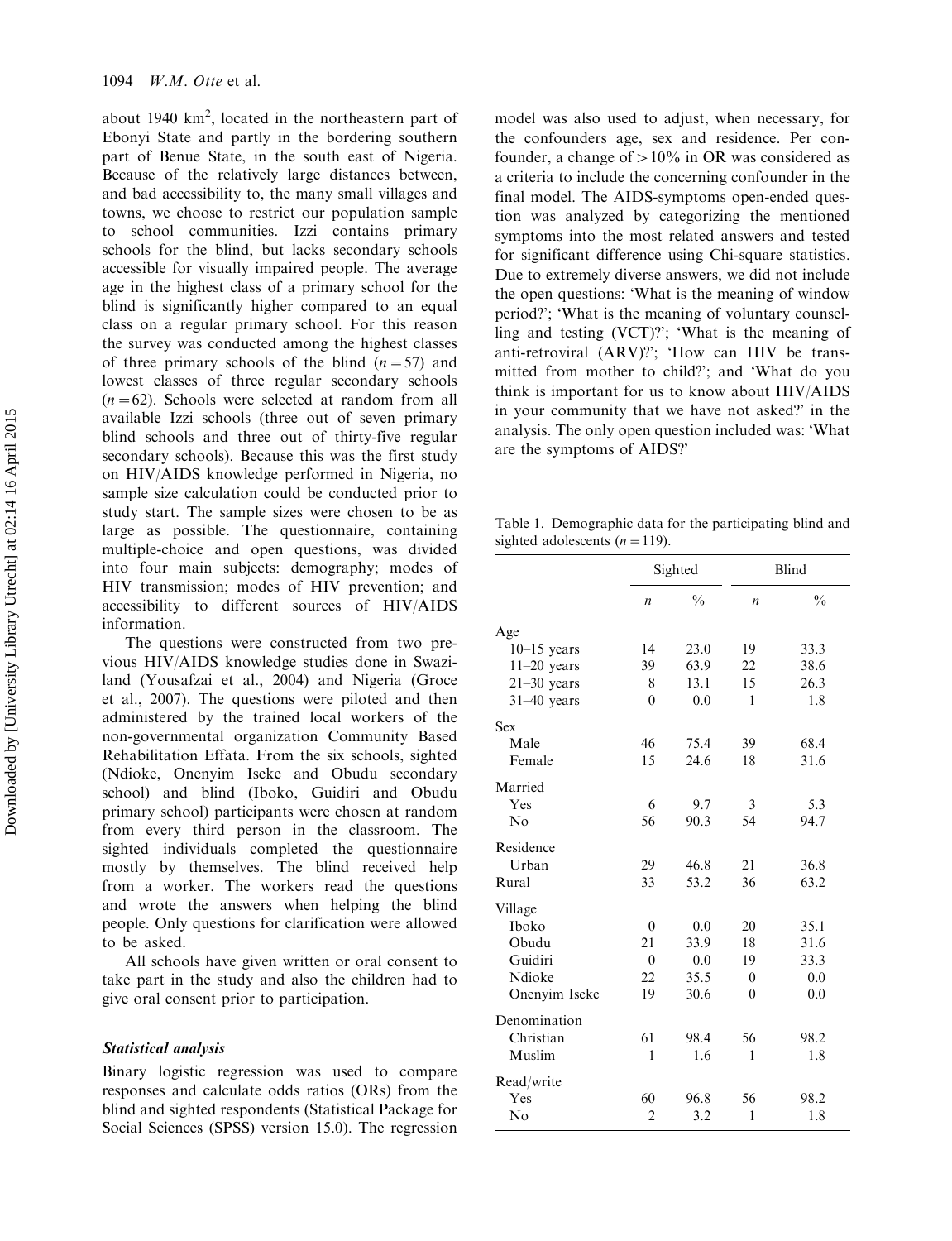|                                        |             |             | Sighted Number true $(\%)$ Blind Number true $(\%)$ (Un)adjusted OR $(95\% \text{CI})$ p-value |
|----------------------------------------|-------------|-------------|------------------------------------------------------------------------------------------------|
| Through mosquito bites                 | 14(45.2)    | 17 (54.8)   | $1.5(0.6-3.3)0.37$                                                                             |
| Through kissing                        | 12(35.3)    | 22(64.7)    | $2.3(1.0-5.3)0.048$                                                                            |
| Through sexual intercourse             | 55 (51.9)   | 51 (48.1)   | $2.1(0.1-9.0)0.31*$                                                                            |
| Through sharing spoons                 | 15(46.9)    | 17(53.1)    | $1.2$ (0.5–2.8) 0.64                                                                           |
| Through touching                       | 7(50.0)     | 7(50.0)     | $1.0$ $(0.3-3.2)$ $0.95$                                                                       |
| Through injections                     | 50(48.5)    | 53 (51.5)   | $0.3$ (0.1–1.2) $0.08**$                                                                       |
| Through razorblades                    | 52 $(49.1)$ | 54 (50.9)   | $0.4$ (0.1–1.7) 0.22                                                                           |
| Through pregnancy<br>(mother-to-child) | 46(53.5)    | 40 $(46.5)$ | $1.8(0.8-4.5)0.18$                                                                             |
| Through coughing                       | 14 (43.8)   | 18 (56.3)   | $1.4(0.6-3.2)0.41$                                                                             |

Table 2. The association of blind versus sighted in believe of mode of HIV transmission.

Notes: \*Adjusted for sex; \*\*Adjusted for residence.

#### Results

## Demography

Table 1 shows the demographic data from the blind  $(n=57)$  and sighted  $(n=62)$  groups. Most participants were within the age category  $11-20$  years. In spite of the lower education level, the average age among visually impaired respondents was higher than in the sighted adolescents.

## HIV transmission

The assumed modes of HIV transmission are presented in Table 2. In general, the wrong ideas about modes of transmission of HIV tended to be higher among the visually impaired than among the sighted individuals. However, this trend was only significant for kissing as a mode of transmission (OR of blind versus sighted individuals was 2.3)

#### HIV prevention, treatment and symptoms

Comparing the assumed modes of HIV prevention also resulted in a trend that blind individuals had a

greater risk in believing the wrong prevention modes (Table 3). Only two ORs were significant: testing your blood for HIV before transfusion (OR 11.1;  $p < 0.001$ ); and eating good food (OR 3.9;  $p < 0.001$ ). Questions related to HIV/AIDS treatment, including 'Is there is vaccine against HIV', 'Is there a HIV blood test' and 'AIDS patients may look healthy', did not show significant differences between the two groups of respondents. The categorized AIDS symptoms are represented in Table 4. The main categories with significant differences were weight loss, diarrhea, coughing and rashes.

## Accessibility to different sources of HIV/AIDS information

Table 5 contains the results of the accessibility to different sources of HIV/AIDS information. Significant differences were seen in the category Posters/ billboards, hospital/clinic and church/mosque. The remaining questions (not shown in the Table), 'Do you know anybody with HIV/AIDS', 'Has anyone come to your school to talk about HIV/AIDS' and 'Is there a lesson in the school about HIV/AIDS?' had

Table 3. The association of blind versus sighted in believe of mode of HIV prevention.

|                                          |           |             | Sighted Number true $\frac{(*)}{0}$ Blind Number true $\frac{(*)}{0}$ (Un)adjusted OR $\frac{95\%CI}{p}$ p-value |
|------------------------------------------|-----------|-------------|------------------------------------------------------------------------------------------------------------------|
| Avoid dirty places                       | 12(40.0)  | 18(60.0)    | $1.8$ $(0.8-4.2)$ $0.17$                                                                                         |
| Test blood for HIV before<br>transfusion | 57 (58.2) | 41 $(41.8)$ | $13.0$ (2.7–61.9) $0.001*$                                                                                       |
| Use clean needles                        | 47 (52.2) | 43 (47.8)   | $1.7(0.7-4.3)0.27$                                                                                               |
| Not sharing spoons                       | 17(45.9)  | 20(54.1)    | $1.3(0.6-2.9)0.51$                                                                                               |
| Use condoms                              | 39(54.2)  | 33(45.8)    | $1.3(0.6-2.8)0.50$                                                                                               |
| Practice abstinence                      | 44 (48.9) | 46(51.1)    | 1.0(0.4–2.4)0.93                                                                                                 |
| Eat good food                            | 11(28.9)  | 27(71.1)    | $3.9(1.7-9.0) < 0.001$                                                                                           |

Notes: \*Adjusted for age.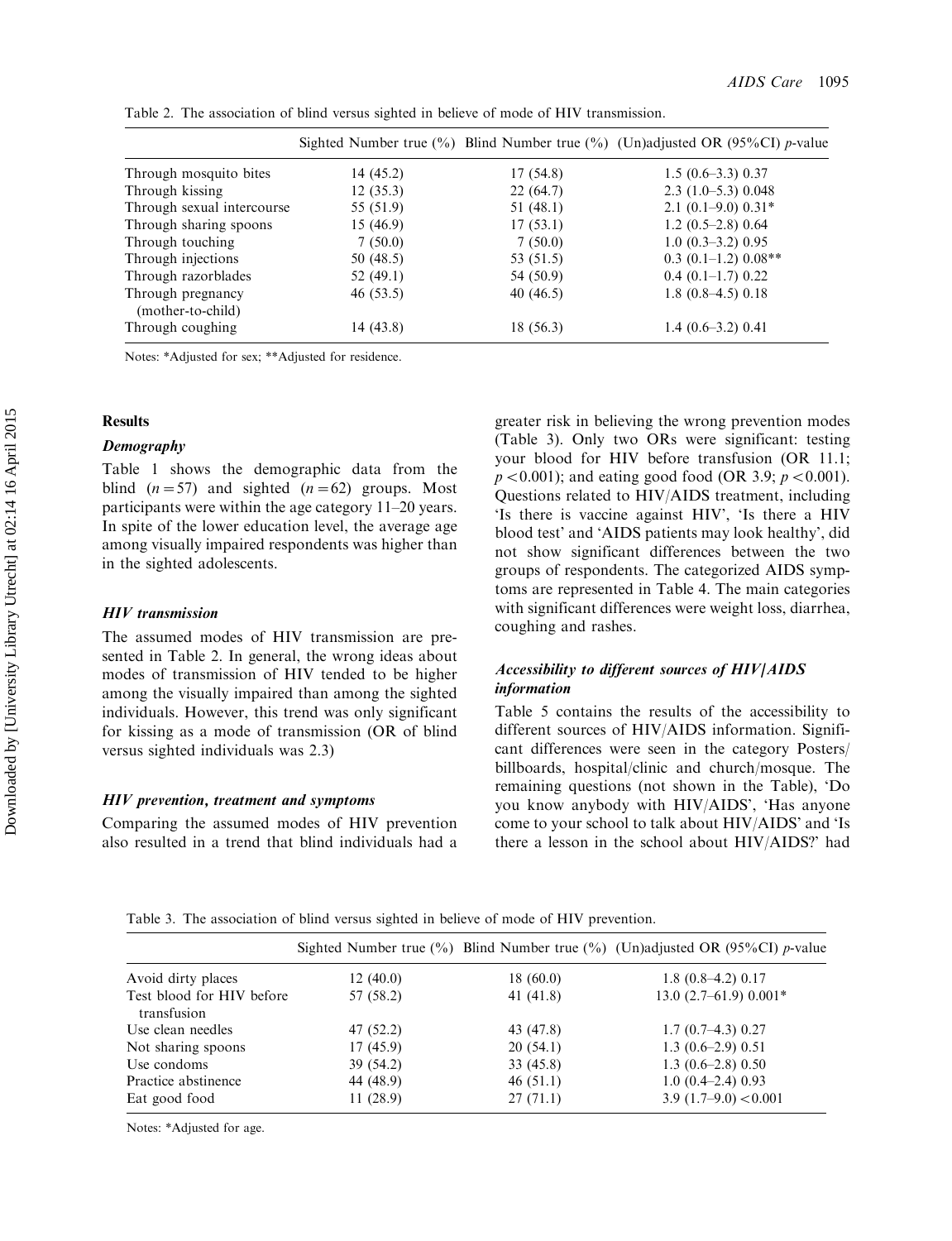|                    | Sighted          |               | Blind            |               |
|--------------------|------------------|---------------|------------------|---------------|
| Symptom            | $\boldsymbol{n}$ | $\frac{0}{0}$ | $\boldsymbol{n}$ | $\frac{0}{0}$ |
| Weight loss*       | 6                | 7.2           | 36               | 39.6          |
| Coughing*          | 8                | 9.6           | 1                | 1.1           |
| Diarrhea*          | 1                | 1.2.          | 7                | 7.7           |
| Rashes             | 15               | 18.1          | 8                | 8.8           |
| Fever*             | 1                | 1.2.          | 3                | 3.3           |
| Open wounds/sores* | 5                | 6.0           | $\overline{c}$   | 2.2           |
| Headache           | 2                | 2.4           | 3                | 3.3           |
| Frequently ill     | 5                | 6.0           | 10               | 11.0          |
| Weakness           | 3                | 3.6           | 4                | 4.4           |
| Vomiting           | 1                | 1.2           | 3                | 3.3           |
| Emaciation         | 3                | 3.6           | 0                | 0.0           |
| Poor hair growth   | 3                | 3.6           | 0                | 0.0           |
| Skin problems      | 3                | 3.6           | 6                | 6.6           |
| $Others*$          | 11               | 13.3          | $\mathfrak{D}$   | 2.2           |
| No answer*         | 16               | 19.3          | 6                | 6.6           |

Table 4. The symptoms believed to be AIDS-related in blind and sighted adolescents.

Notes: \*Significant categories ( $p < 0.05$ ).

2.4 ( $p = 0.05$ ), 0.1 ( $p < 0.001$ ) and 1.2 ( $p = 0.62$ ) as OR, respectively.

#### **Discussion**

This study demonstrated differences in HIV/AIDS knowledge and accessibility to HIV/AIDS information between blind and sighted youth in Nigeria. Blind disabled are more prone to misunderstanding and rely on different sources of information than sighted individuals.

In the limited studies available about HIV/AIDS knowledge in disabled people, most are restricted to deaf populations. This is the first survey done among blind adolescents. Moreover this study was not done in the western world, but in an African country hit by the HIV epidemic, making the results more relevant for the places where help is needed most.

According to the results of studies done among deaf adolescents in the US (Bat-Chava, Martin, & Kosciw, 2005; Heuttel et al., 2001), Swaziland (Groce et al., 2006; Yousafzai et al., 2004) and Nigeria (Groce et al., 2007), we found that blind disabled are prone to more misunderstanding and wrong information. Blind disabled think kissing is a mode of HIV transmission (OR 2.3). Also, for other transmission modes the blind group tended to have the wrong ideas. We found the blind not to appreciate HIV blood tests as a mode of prevention (OR 13.0) and they falsely believe that eating good food is an adequate mode of prevention (OR 3.9).

Both groups were able to state the main AIDSrelated symptoms, however, in all cases the percentage of stated symptoms was low. We consider these results to be caused by lower levels of literacy, which interferes with their ability to understand HIV/AIDS information. Although blind individuals are able to talk and listen, they are often isolated from the surrounding society. This could strengthen their HIV/AIDS misinformation, which is often received through stories, folklore and rumors.

Great difference was found in the accessibility to different sources of HIV/AIDS information. The result in the poster/billboard source of information category (OR 0.1) is not surprising concerning the disability of the visual impaired. The remarkable low information source for hospital-clinic (OR 0.1) is similar to the results found in the Swaziland survey by Groce, Yousafzai, Dlamini, Zalud, & Wirz (2006). The inadequate physical access to clinics and hospital and lack of both confidentiality for people with communication impairments and disability-friendly medical information, as reported by Groce (2004) is probably the cause of this finding. However, they found religious organizations as a diminished source of information for deaf, which is in contrast with our findings (OR 5.5). Vocal information as the only communication mode in churches and mosques is

Table 5. The association of blind versus sighted in accessibility to different sources of HIV/AIDS information.

|                       |           |             | Sighted Number true $\frac{(*)}{0}$ Blind Number true $\frac{(*)}{0}$ (Un)adjusted OR (95%CI) <i>p</i> -value |
|-----------------------|-----------|-------------|---------------------------------------------------------------------------------------------------------------|
| Television            | 36(58.1)  | 26(41.9)    | $0.6(0.3-1.3)0.18$                                                                                            |
| Radio                 | 50(49.5)  | 51 (50.5)   | $2.7(0.9 - 8.4)0.09*$                                                                                         |
| Posters or billboards | 31 (91.2) | 3(8.8)      | $0.1 (0.0 - 0.2) < 0.001$                                                                                     |
| School                | 40(58.0)  | 29(42.0)    | $0.6(0.3-1.2)0.13$                                                                                            |
| Parents               | 32(58.2)  | 23(41.8)    | $0.6(0.3-1.3)0.22$                                                                                            |
| Friends               | 31(50.8)  | 30(49.2)    | $1.1(0.5-2.3)0.77$                                                                                            |
| Hospital or clinic    | 44 (80.0) | 11(20.0)    | $0.1 (0.0 - 0.2) < 0.001*$                                                                                    |
| Church or mosque      | 28 (38.9) | 44 $(61.1)$ | 5.5 $(2.3-13.2) < 0.001$ */**                                                                                 |
| Village meetings      | 20(58.8)  | 14(41.2)    | $0.7(0.3-1.5)0.35$                                                                                            |
| Others                | 16(94.1)  | 1(5.9)      | $0.5(0.1-0.3)0.01$                                                                                            |

Notes: \*Adjusted for sex; \*\*Adjusted for residence.